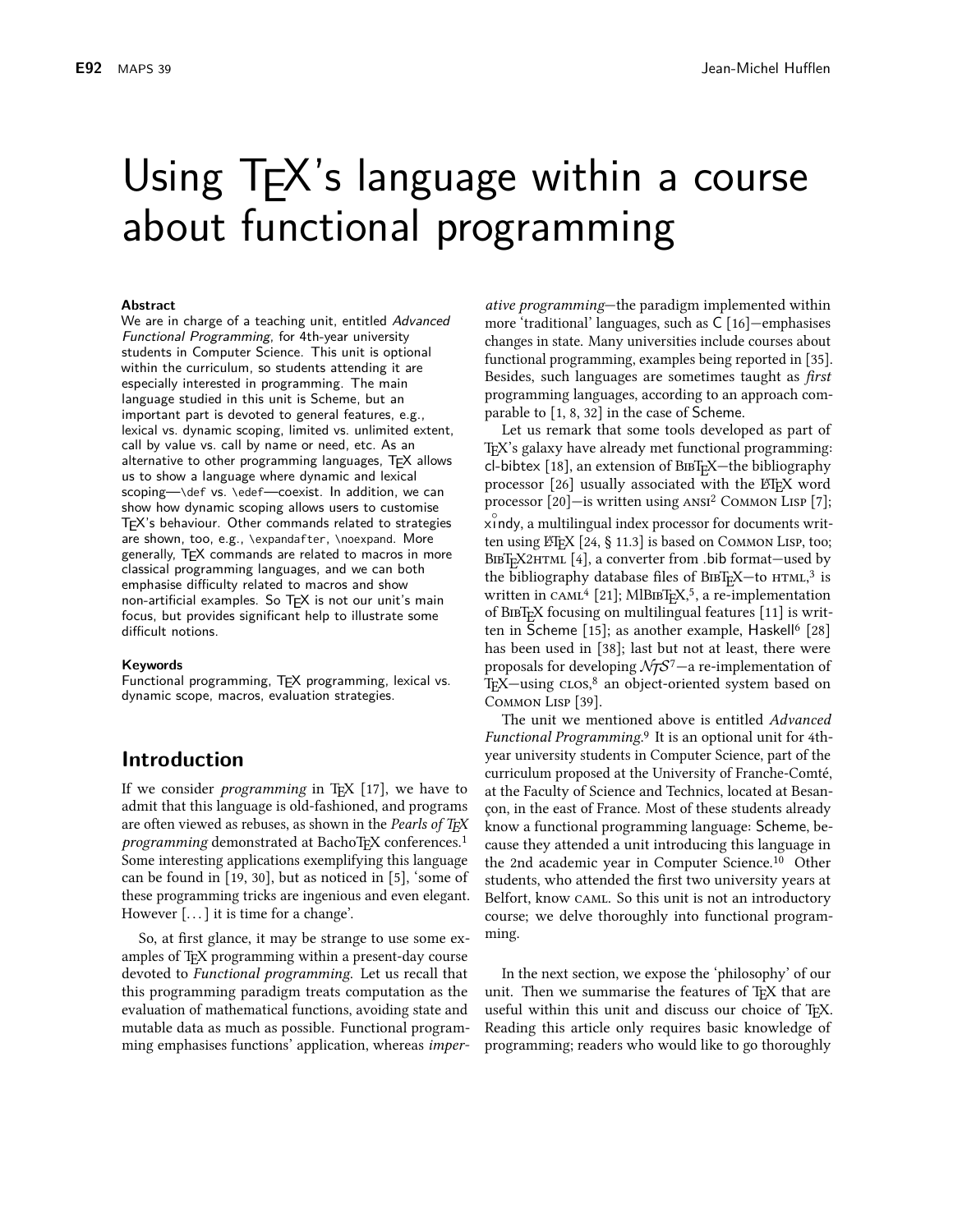Using T<sub>E</sub>X's language within a course about functional programming

```
(define (factorial x)
  \gamma; Returns x! if x is a natural number, the 'false'
  ;; value otherwise.
 (and (integer? x) (not (negative? x))(let tr-fact ((counter x)
                      (acc 1));; Returns acc * counter!.
         (if (zero? counter)
              acc
              (tr-fact (- counter 1)
                        (* acc counter))))))
```


into Scheme constructs we have used throughout our examples can refer to [32], very didactic. Of course, the indisputable reference about TFX commands is [17].

# Our unit's purpose

Functional programming languages have a common root in the  $\lambda$ -calculus, a formal system developed in the 1930s by Alonzo Church to investigate function definition, function application, and recursion [3]. However, these programming languages are very diverse, some-e.g., the Lisp dialects<sup>11</sup>-are dynamically typed,<sup>12</sup> some-e.g., Standard ML<sup>13</sup> [27], CAML, Haskell-are strongly typed<sup>14</sup> and include a type inference mechanism: end-users do not have to make precise the types of the variables they use, they are inferred by the type-checker; in practice, endusers have to conceive a program using a strongly typed approach because if the type-checker does not succeed in associating a type with an expression, this expression is proclaimed incorrect. As examples, Fig. 1 (resp. 2) show how to program the factorial function in Scheme (resp. Соммом Lisp). In both cases, the factorial function we give can be applied to any value, but returns the factorial of this value only if it is a non-negative integer, otherwise, the result is the 'false' value. Fig. 3 gives the same function in Standard ML: it can only be applied to an integer, as reported by the type-checker (see the line beginning with  $\geq$ ).

A course explaining the general principles of functional programming with an overview of some existing functional programming languages would be indigestible for most students, since they could only with difficulty become familiar with several languages, due to the amount of time that can be allocated to each unit. In addition, theoretical notions without practice would not be very useful. So, our unit's first part is devoted to the  $\lambda$ -calculus' bases [10]. Then, all the practical exercises are performed with only one language, Scheme, which most students already

```
(defun factorial (x)
  "Behaves like the namesake function in Scheme
  (cf. Fig. 1)."
  (and
   (integerp x) (not (minus p x))(labels ((tr-fact (counter acc)
               ;; The labels special form of
               ; ; COMMON LISP introduces local
               \gamma; recursive functions [33, § 7.5].
               (if (zerop counter)
                   acc
                   (tr-fact (- counter 1)
                             (* acc counter)))))
     (tr-factor x 1))))
```
Figure 2. The factorial function in COMMON LISP.

know. Besides, this unit ends with some advanced features of this language: delayed evaluation, continuations, hygienic macros [9]. In addition, this choice allows us to perform a demonstration of  $DSSSL<sup>15</sup>$  [13], initially designed as the stylesheet language for sGML<sup>16</sup> texts. These students attended a unit about XML and XSLT<sup>17</sup> [36] the year before, and DSSSL-which may be viewed as XSLT's ancestor-is based on a subset of Scheme, enriched by specialised libraries.

When we begin to program, the language we are learning is always shown as *finite product*. It has precise rules, precise semantics, and is *consistent*. According to the language used, some applications may be easy or difficult to implement. When you put down a statement, running it often results in something predictable. That hides an important point: a language results from some important choices: does it use lexical or dynamic scoping, or both? To illustrate this notion with some examples in T<sub>F</sub>X, that is the difference between the commands \firstquestion and \secondquestion in Fig. 4. The former can be related to lexical scoping, because it uses the value associated with the \state command at definition-time and produces:

#### You're happy, ain't U?

whereas the latter can be related to dynamic scoping, because it uses the value of the \state command at runtime and yields:

#### You're afraid, ain't U?

Students find this notion difficult: some know that they can redefine a variable by means of a let form in Emacs Lisp [22], but they do not realise that this would be impossible within lexically-scoped languages such as C or Scheme. In other words, they do not have *transversal* culture concerning programming languages,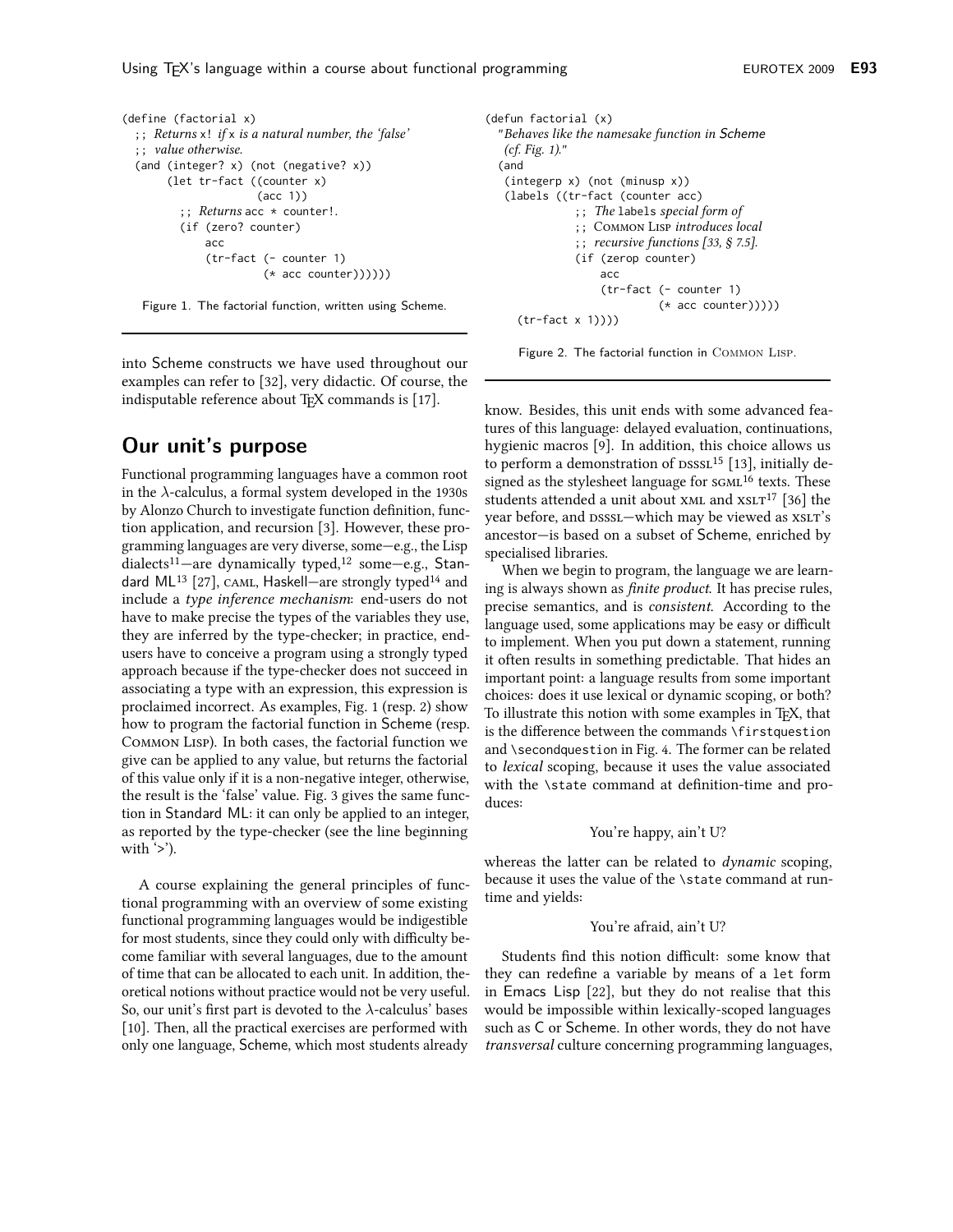```
fun factorial x =(* If x is a negative integer, the predefined
     exception Domain is raised [27, §§ 4.5-4.7]. The
     internal function tr_fact is defined by means of
     pattern matching [27, § 4.4].
  \star)
  if x < 0 then raise Domain
  else let fun tr_fact 0 acc = acc |
                tr_fact counter acc =
                   tr_fact (counter - 1)
                           acc * counter
          in tr_fact x 1end:> val factorial = fn : int \rightarrow int
```
Figure 3. The factorial function in Standard ML.

they see each of them as an independent cell, a kind of black box.

The central part of our unit aims to emphasise these choices: what are the consequences of a lexical (resp. dynamic) scope? If the language is lexical (resp. dynamic), what kinds of applications are easier to be implemented? Likewise, what are the advantages and drawbacks of the call-by-value<sup>18</sup> strategy vs. call-by-name? In the language you are using, what is variables' extent?<sup>19</sup> Of course, all the answers depend on the programming languages considered. But our point of view is that a course based on Scheme and using other examples in TFX may be of interest.

# T<sub>E</sub>X's features shown

As mentioned above, \def and \edef allow us to illustrate the difference between lexical and dynamic scope. Most present-day programming languages are lexical, but we can observe that the dynamic scoping allows most TFX commands to be redefined by end-users. The dynamic scope is known to cause *variable captures*,<sup>20</sup> but T<sub>F</sub>X is protected against undesirable redefinitions by its internal commands, whose names contains the '@' character. Of course, forcing these internal commands' redefinition is allowed by the \makeatletter command, and restoring T<sub>F</sub>X's original behaviour is done by the \makeatother command.

If we are interested in implementation considerations, the commands within an \edef's body are expanded, so this body is evaluated as far as possible.<sup>21</sup> To show this point, we can get dynamic scope with an \edef command by preventing command expansion by means of \noexpand:

\edef\thirdquestion{%

\def\state{happy} \edef\firstquestion{You're \state, ain't U?\par} \def\secondquestion{You're \state, ain't U?\par} \def\state{afraid}

Figure 4. Lexical and dynamic scope within TEX.

{\def\firsttwodigits{20} \def\lasttwodigits{09} \global\edef\thisyear{% \firsttwodigits\lasttwodigits}}

Figure 5. Using TeX's \global command.

You're \noexpand\state, ain't U?\par}

and this command \thirdquestion behaves exactly like \secondquestion (cf. Fig. 4).

A second construct, useful for a point of view related to conception, is \global, shown in Fig. 5, because it allows 'global' commands to be defined within local environments. There is an equivalent method in Scheme, but not naturally: see Appendix. Let us go on with this figure; any T<sub>F</sub>Xnician knows that \thisyear no longer works if '\edef' is replaced by '\def'. This illustrates that TEX commands have limited extent.

Nuances related to notion of equality exist in TFX: let \a be a command already defined:

\let\b\a \def\c{\a}

the former expresses that  $\alpha$  and  $\alpha$  are 'physically' equal, it allows us to retain  $\alpha$ 's definition, even it is changed afterwards; the latter expresses an equality at run-time, ensuring that the commands \c and \a are identical, even if  $\a$  changes.<sup>22</sup>

Scheme's standard does not allow end-users to know whether or not a variable x is bound.<sup>23</sup> A T<sub>F</sub>Xnician would use:

\expandafter\ifx\csname x\endcsname\relax...%  $\ell$ 

\fi

For beginners in programming with T<sub>E</sub>X, this is quite a complicated statement requiring the commands \relax and \ifx to be introduced. However, that leads us to introduce not only the construct \csname...\endcsname, but also \expandafter, which may be viewed as kind of call by value. A simpler example of using this strategy is given by:

\uppercase\expandafter{\romannumeral 2009}

-which yields 'MMIX'-since this predefined command \uppercase is given its only argument as it is; so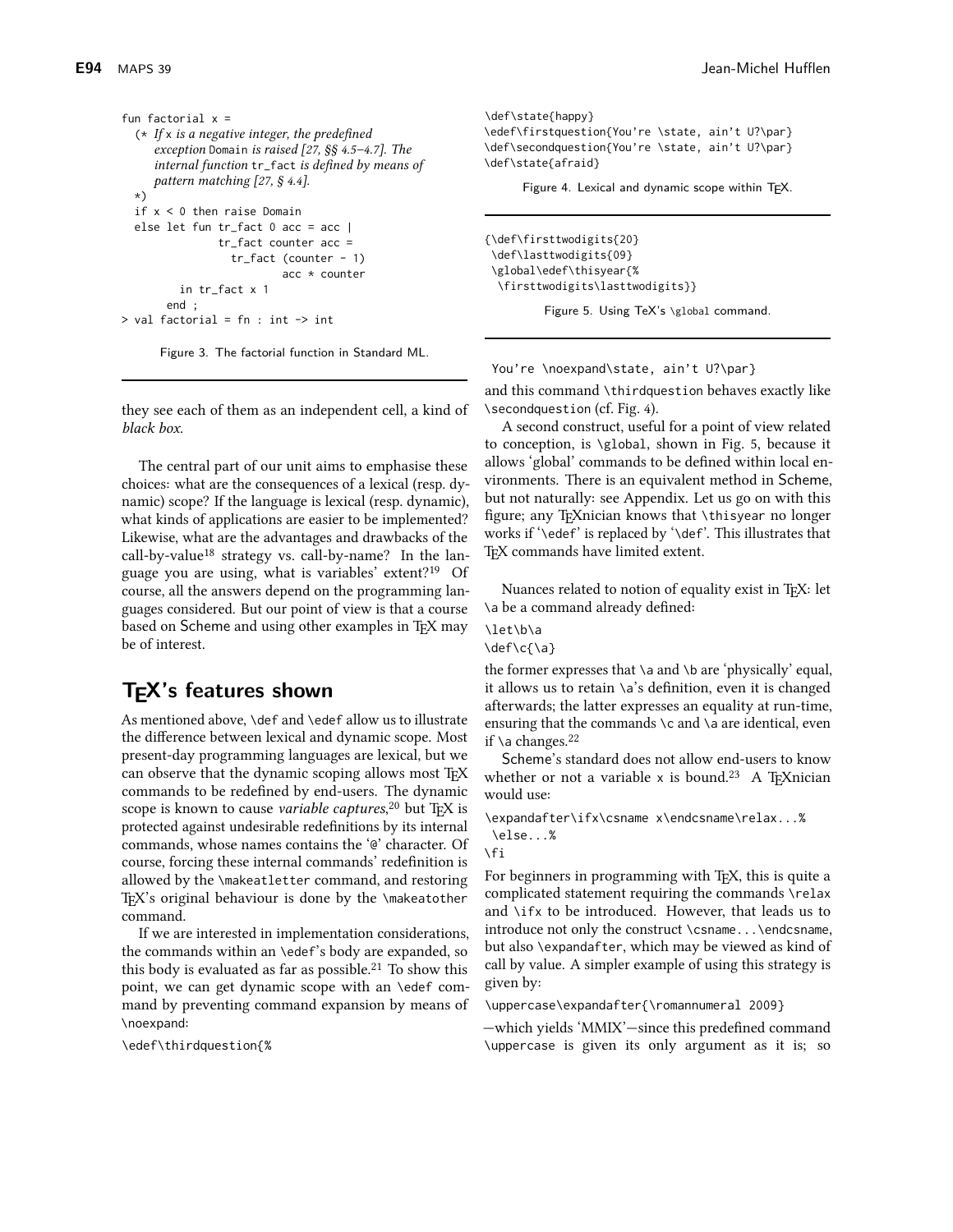putting the \expandafter command causes this argument to be expanded, whereas removing it would produce 'mmix', because \uppercase would leave the group {\romannumeral 2009} untouched, then \romannumeral would just be applied to 2009. That is, TEX commands are  $macros<sup>24</sup>$  in the sense of 'more classical' programming languages.

The last feature we are concerned with is *mixfixed* terms, related to parsing problems and priorities. TEX can put mixfixed terms into action by means of *delimiters* in a command's argument, as in:

 $\def\put(41,42)43$ ...}

#### **Discussion**

As shown in the previous section, we use TFX as a 'cultural complement' for alternative constructs and implementations. Sometimes, we explain differences by historical considerations: for example, the difference between \def and \long\def-that is, the difference in LTFX between \textbf{...} and \begin{bfseries}...\end{bfseries}-comes from performance considerations, since at the time TFX came out, computers were not as efficient as today. Nevertheless, are there other languages that could be successfully used as support of our unit? Yes and no.

An interesting example could be COMMON LISP. Nevertheless, this language is less used now than some years ago, and it is complexified by the use of several *name*spaces.<sup>25</sup> Besides, this language's initial library is as big as possible; it uses old constructs.<sup>26</sup> That is why we give some examples in COMMON LISP, but prefer for our course to be based on Scheme, which is 'the' modern Lisp dialect, from our point of view.

Concerning the coexistence of lexical and dynamic variables, the Perl<sup>27</sup> language [37] provides it. In addition, it has been successfully used to develop large software packages, so examples could be credible. However, it seems to us that dynamic variables in Perl are rarely used in practice. In fact, the two dynamic languages mainly used are Emacs Lisp and TEX, in the sense that end-users may perceive this point. From our point of view, using examples in Emacs Lisp requires good knowledge about the emacs<sup>28</sup> editor, whereas we can isolate, among T<sub>F</sub>X's features, the parts that suit us, omitting additional details about T<sub>F</sub>X's tasks. Likewise, such an approach would be more difficult with Perl.

# **Conclusion**

Our unit is viewed as theoretical, whereas other optional units are more practical, so only a few students attend ours. But in general, students who choose it do not regret it, and in fact enjoy it. They say that they have clear ideas about programming after attending it. Some students view our examples in T<sub>F</sub>X as a historical curiosity since this language is quite old and originates from the 1980s, but they are surprised by its expressive power. Some, that are interested in using T<sub>E</sub>X more intensively, can connect programming in T<sub>F</sub>X to concepts present in more modern languages.

## **Acknowledgements**

When I decided to use TEX to demonstrate 'alternative' implementations of some features related to programming, I was quite doubtful about the result, even if I knew that some were interested. But feedback was positive, some students were encouraged to go thoroughly into implementing new TEX commands for their reports and asked me for some questions about that. Thanks to them, they encouraged me to go on with this way in turn.

## **Appendix:** \global in Scheme

In this appendix, we show that a construct like \global in TEX may be needed. Then we will explain why it cannot be implemented in Scheme in a 'natural' way.

Let us consider that we are handling *dimensions*, that is, a number and a measurement unit—given as a symbol like in T<sub>F</sub>X or DSSSL. A robust solution consists of using a list prefixed by a marker-e.g., ((\*dimension\*) 1609344 mm)—such that all the lists representing dimensions—of type dimension-share the same head element, defined once. To put this marker only when the components-a number and a unit<sup>29</sup>-are well-formed, it is better for the access to this marker to be restricted to the functions interfacing this structure. So here is a proposal for an implementation of functions dealing with dimensions:

(let ((\*marker\* '(\*dimension\*)))

- (define (mk-dimension r unit)
	- ;; Performs some checks and creates an
	- ;; object of type dimension, whose
	- ;; components are r and unit.
	- $\ldots$ )
- (define (dimension? x)
	- ;; Returns #t if x is of type dimension, #f
	- ;; otherwise.
- $\ldots$ )
- (define (dimension->mm dimension-0)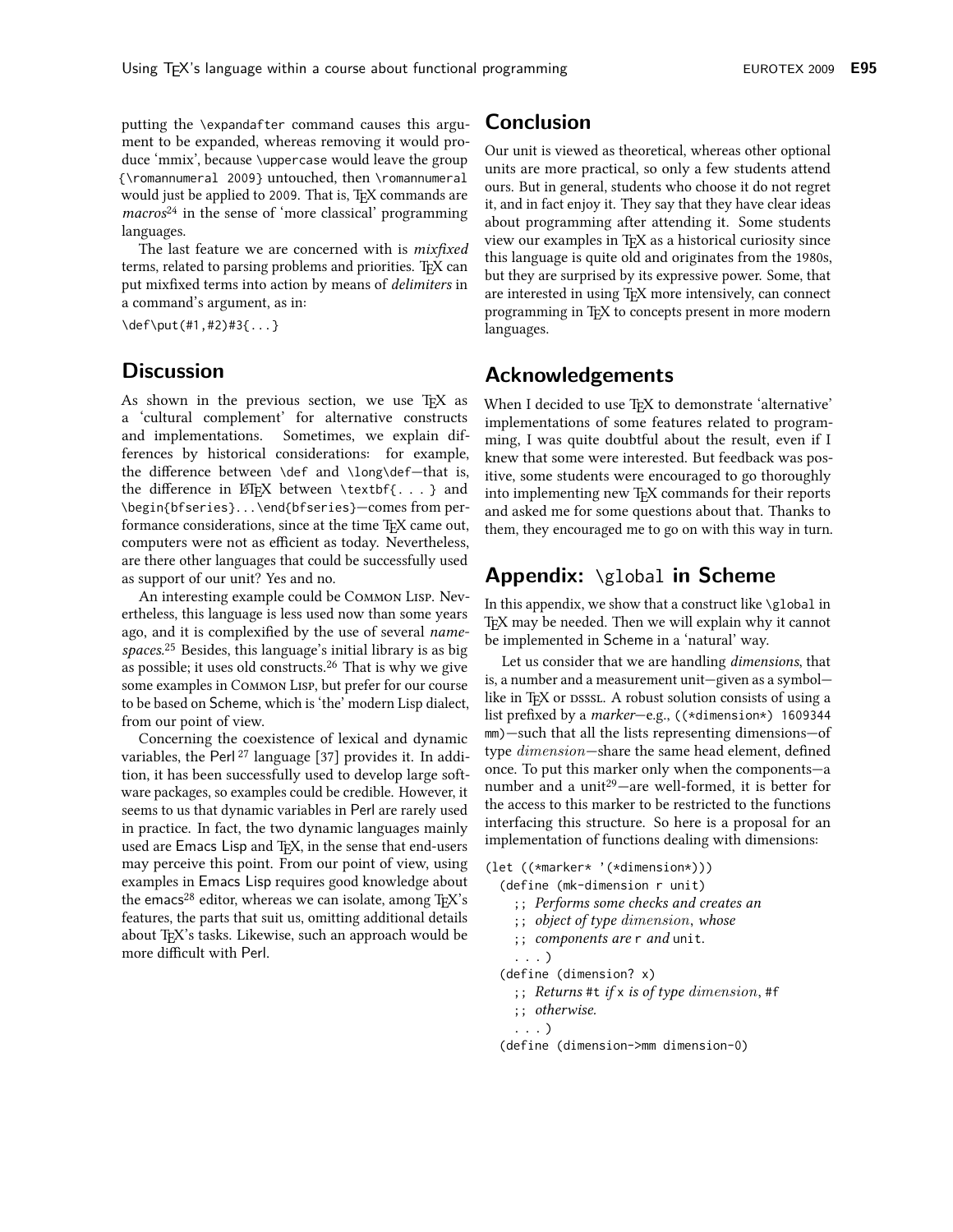```
(define mk-dimension)
(define dimension?)
(define dimension->mm)
(let (\starmarker* '(\stardimension*)); Only the cell's address is relevant.
      (allowed-unit-alist
        ((cm., (lambda (r) (* 10 r))); Each recognised unit is associated with a function giving the
         (mm \t, yalies))); corresponding length in millimeters.
  (set! mk-dimension
        (let ((allowed-units (map car allowed-unit-alist)))
          (lambda (r unit)
            (and (real? r) (>= r 0) (memq unit allowed-units) (list *marker* r unit)))))
  (set! dimension? (lambda (x) (and (pair? x) (eq? (car x) *marker*))))
  (set! dimension->mm
        (lambda (dimension-0) ; dimension-0 is supposed to be of type dimension.
          ((cdr (assq (caddr dimension-0) allowed-unit-alist)) (cadr dimension-0))))
```
Figure 6. Global definitions sharing a common lexical environment in Scheme.

- ;; Returns the value of dimension-0,
- ;; expressed in millimiters.

 $\ldots$ )

Unfortunately, this does not work, because define special forms inside the scope of a let special form are viewed as local definitions, like \def inside a group in TEX. So, mk-dimension, dimension?, and dimension->mm become inaccessible as soon as this let form is processed. The solution is to define these three variables globally, and modify them inside a local environment, as shown in Fig. 6.

This *modus operandi* is quite artificial, because it uses side effects, whereas functional programming aims to avoid such as far as possible. But in reality, from a point of view related to conception, there is no 'actual' side effect, in the sense that variables like mk-dimension, dimension? and dimension->mm would have been first given values, and then modified. The first bindings may be viewed as *preliminary declarations*;<sup>30</sup> however, using 'global' declarations for variables introduced within a local environment would be clearer, as in TFX. To sum up, such an example illustrates that some use of assignment forms are not related to actual side effects, and TFX's \global command allows us to explain how this example could appear using a 'more functional' form, without any side effect.<sup>31</sup>

### **References**

Harold ABELSON and Gerald Jay SUSSMAN, with  $\lceil 1 \rceil$ Julie SUSSMAN: Structure and Interpretation of Computer Programs. The MIT Press, McGraw-Hill Book Company. 1985.

- $\lceil 2 \rceil$ Neil BRADLEY: The Concise SGML Companion. Addison-Wesley. 1997.
- $\lceil 3 \rceil$ Alonzo CHURCH: The Calculi of Lambda-Conversion. Princeton University Press. 1941.
- Jean-Christophe FILLIÂTRE and Claude MARCHÉ:  $[4]$ The BIBT<sub>E</sub>X2HTML Home Page. June 2006. http: //www.lri.fr/~filliatr/bibtex2html/.
- Jonathan FINE: "TFX as a Callable Function". In:  $\lceil 5 \rceil$ EuroTEX 2002, pp. 26-30. Bachotek, Poland. April 2002.
- $[6]$ Michael J. GORDON, Arthur J. MILNER and Christopher P. WADSWORTH: Edinburgh LCF. No. 78 in LNCS. Springer-Verlag. 1979.
- Paul GRAHAM: ANSI COMMON LISP. Series in  $[7]$ Artificial Intelligence. Prentice Hall, Englewood Cliffs, New Jersey. 1996.
- $\lceil 8 \rceil$ Jean-Michel HUFFLEN : Programmation fonctionnelle en Scheme. De la conception à la mise en œuvre. Masson. Mars 1996.
- $\lceil 9 \rceil$ Jean-Michel HUFFLEN : Programmation fonctionnelle avancée. Notes de cours et exercices. Polycopié. Besançon. Juillet 1997.
- $\lceil 10 \rceil$ Jean-Michel HUFFLEN : Introduction au  $\lambda$ -calcul (version révisée et étendue). Polycopié. Besançon. Février 1998.
- Jean-Michel HUFFLEN: "A Tour around MlBIBTEX  $\lceil 11 \rceil$ and Its Implementation(s)". Biuletyn GUST, Vol. 20, pp. 21-28. In BachoTFX 2004 conference. April 2004.
- Jean-Michel HUFFLEN: "Managing Languages  $\left[ \begin{array}{c} 12 \end{array} \right]$ within MlBIBT<sub>E</sub>X". TUGboat, Vol. 30, no. 1, pp. 49-57. July 2009.
- $\lceil 13 \rceil$ International Standard ISO/IEC 10179:1996 $(E)$ : DSSSL, 1996.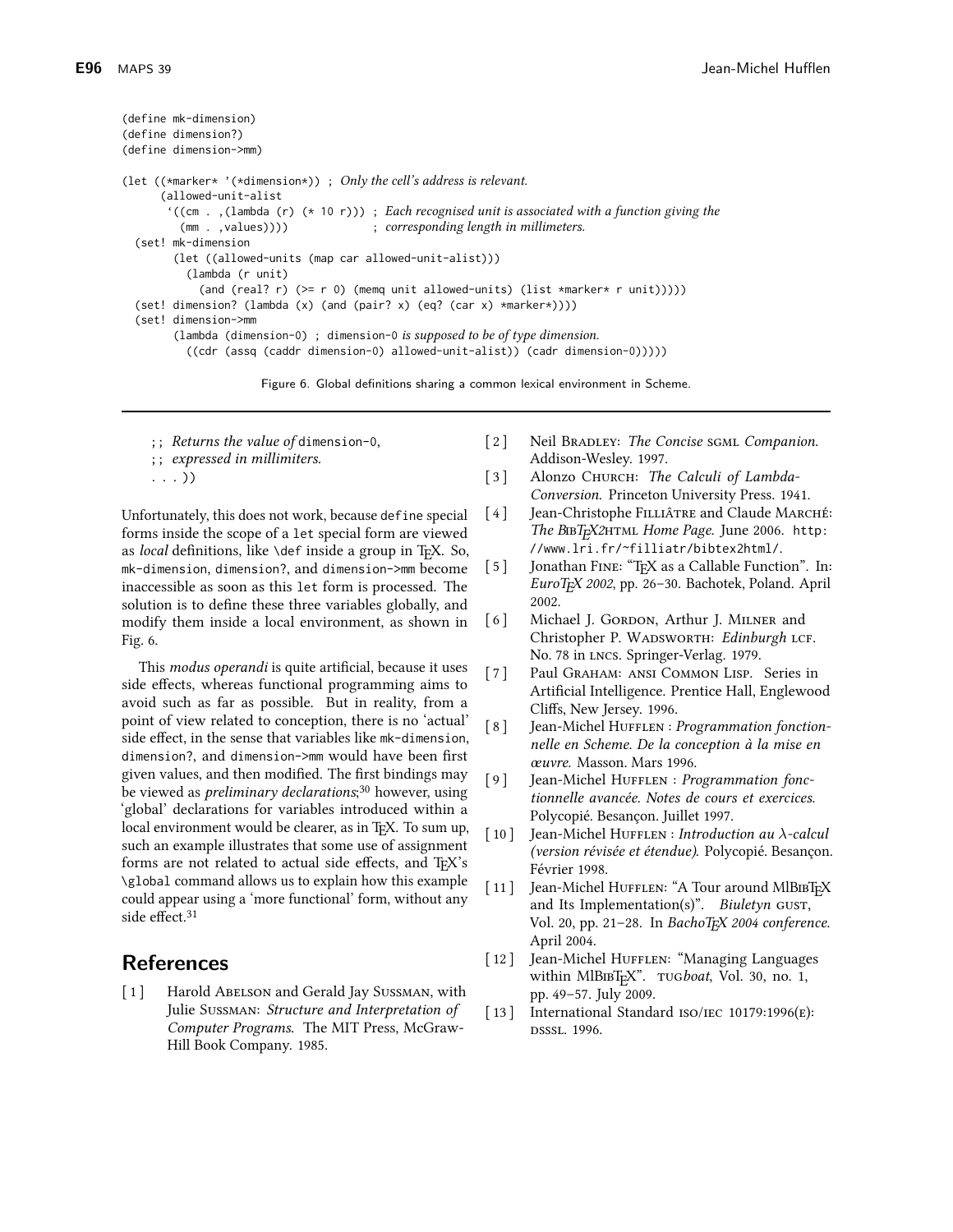- [14] Java Technology. March 2008. http://java.sun. [27] Lawrence C. PAULSON: ML for the Working com.
- $\lceil 15 \rceil$ Richard KELSEY, William D. CLINGER, Jonathan A. REES, Harold ABELSON, Norman I. ADAMS IV, David H. BARTLEY, Gary BROOKS, R. Kent DYBVIG, Daniel P. FRIEDMAN, Robert HALSTEAD, Chris HANSON, Christopher T. HAYNES, Eugene Edmund KOHLBECKER, JR, Donald OXLEY, Kent M. PITMAN, Guillermo J. ROZAS, Guy Lewis STEELE, JR, Gerald Jay SUSSMAN and Mitchell WAND: "Revised<sup>5</sup> Report on the Algorithmic Language Scheme". нозс, Vol. 11, no. 1, pp. 7-105. August 1998.
- [16] Brian W. KERNIGHAN and Dennis M. RITCHIE: The C Programming Language. 2nd edition. Prentice Hall. 1988.
- $\left[ \begin{array}{c} 17 \end{array} \right]$ Donald Ervin KNUTH: Computers & Typesetting. Vol. A: The TEXbook. Addison-Wesley Publishing Company, Reading, Massachusetts. 1984.
- $\left[ \begin{array}{c} 18 \end{array} \right]$ Matthias KÖPPE: A BIBT<sub>E</sub>X System in Common Lisp. January 2003. http://www.nongnu.org/ cl-bibtex.
- [19] Thomas LACHAND-ROBERT : La maîtrise de TFX et ETEX. Masson. 1995.
- [20] Leslie LAMPORT: ETEX: A Document Preparation System. User's Guide and Reference Manual. Addison-Wesley Publishing Company, Reading, Massachusetts. 1994.
- [21] Xavier LEROY, Damien DOLIGEZ, Jacques GAR-RIGUE, Didier RÉMY and Jéróme VOUILLON: The Objective Caml System. Release 0.9. Documentation and User's Manual. 2004. http://caml. inria.fr/pub/docs/manual-ocaml/index.html.
- [22] Bill LEWIS, Dan LALIBERTE, Richard M. STALLMAN and THE GNU MANUAL GROUP: GNU Emacs Lisp Reference Manual for Emacs Version 21. Revision 2.8. January 2002. http://www.gnu. org/software/emacs/elisp-manual/.
- [23] John McCARTHY: "Recursive Functions of Symbolic Expressions and Their Computation by Machine, Part I". Communications of the ACM, Vol. 3, no. 4, pp. 184-195. April 1960.
- [24] Frank MITTELBACH and Michel GOOSSENS, with Johannes BRAAMS, David CARLISLE, Chris A. Row-LEY, Christine DETIG and Joachim SCHROD: The ETFX Companion. 2nd edition. Addison-Wesley Publishing Company, Reading, Massachusetts. August 2004.
- [25] Chuck MUSCIANO and Bill KENNEDY: HTML & XHTML: The Definitive Guide. 5th edition. O'Reilly & Associates, Inc. August 2002.
- Oren PATASHNIK: BIBT<sub>F</sub>Xing. February 1988. Part  $\left[26\right]$ of the BIBT<sub>F</sub>X distribution.
- Programmer. 2nd edition. Cambridge University Press. 1996.
- $\lceil 28 \rceil$ Simon PEYTON JONES, ed.: Haskell 98 Language and Libraries. The Revised Report. Cambridge University Press. April 2003.
- $\lceil 29 \rceil$ Erik T. RAY: Learning XML. O'Reilly & Associates, Inc. January 2001.
- $\begin{bmatrix} 30 \end{bmatrix}$ Denis B. ROEGEL : « Anatomie d'une macro ». Cahiers GUTenberg, Vol. 31, p. 19-27. Décembre 1998.
- $\lceil 31 \rceil$ Michael SPERBER, William CLINGER, R. Kent DYBVIG, Matthew FLATT, Anton VAN STRAATEN, Richard KELSEY, Jonathan REES, Robert Bruce FINDLER and Jacob MATTHEWS: Revised<sup>6</sup> Report on the Algorithmic Language Scheme. September 2007. hhtp://www.r6rs.org.
- $\begin{bmatrix} 32 \end{bmatrix}$ George SPRINGER and Daniel P. FRIEDMAN: Scheme and the Art of Programming. The MIT Press, McGraw-Hill Book Company. 1989.
- $\lceil 33 \rceil$ Guy Lewis STEELE, JR., with Scott E. FAHLMAN, Richard P. GABRIEL, David A. MOON, Daniel L. WEINREB, Daniel Gureasko BOBROW, Linda G. DEMICHIEL, Sonya E. KEENE, Gregor KICZALES, Crispin PERDUE, Kent M. PITMAN, Richard WATERS and Jon L WHITE: COMMON LISP. The Language. Second Edition. Digital Press. 1990.
- "TFX Beauties and Oddities. A Permanent Call  $\lceil 34 \rceil$ for TEX Pearls". In TEX: at a turning point, or at the crossroads? BachoTEX 2009, pp. 59-65. April 2009.
- Simon THOMPSON and Steve HILL: "Functional  $\begin{bmatrix} 35 \end{bmatrix}$ Programming through the Curriculum". In: FPLE '95, pp. 85-102. Nijmegen, The Netherlands. December 1995.
- W3C: XSL Transformations (XSLT). Version 2.0.  $\left[36\right]$ w3c Recommendation. Edited by Michael H. Kay. January 2007. http://www.w3.org/TR/2007/ WD-xslt20-20070123.
- $[37]$ Larry WALL, Tom CHRISTIANSEN and Jon ORWANT: Programming Perl. 3rd edition. O'Reilly & Associates, Inc. July 2000.
- $\begin{bmatrix} 38 \end{bmatrix}$ Halina WĄткóвsка i Ryszard KUBIAK: "Od хмL-а do TFX-a, używając Emacsa i Haskella". Biuletyn GUST, tom 23, strony 35-39. In BachoTEX 2006 conference. kweicień 2006.
- Jiři ZLATUŠKA: "NJS: Programming Languages  $\begin{bmatrix} 39 \end{bmatrix}$ and Paradigms". In: EuroTEX 1999, pp. 241-245. Heidelberg (Germany). September 1999.